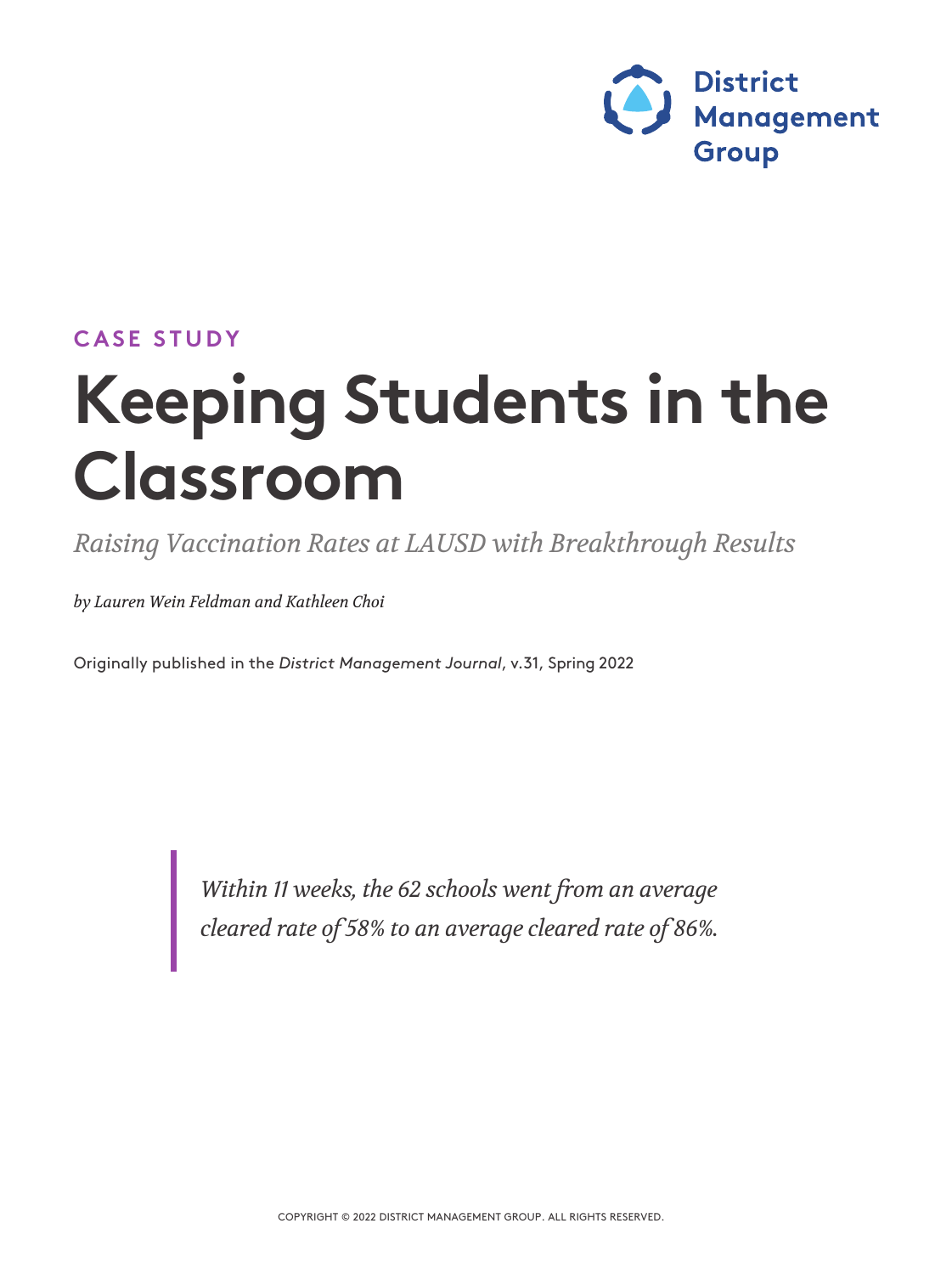# **Keeping Students in the Classroom**

*Raising Vaccination Rates at LAUSD with Breakthrough Results* 

*Lauren Wein Feldman and Kathleen Choi* 

o keep students, teachers, and sta as safe as possible and in the classroom, the Board of Education o keep students, teachers, and staff<br>as safe as possible and in the<br>classroom, the Board of Education<br>of Los Angeles Unified School District (LAUSD) passed a policy in September 2021 requiring all students ages 12 and older to be vaccinated against Covid-19 (or have a medical or other exemption) by January 10, 2022. But by mid-October 2021, the district realized that while some schools' vaccination campaigns were making great strides, others were struggling, with many having cleared rates (those vaccinated plus those with approved exemptions) of less than 50%. At this rate, when the



new policy would take effect in January, tens of thousands of students would not be able to attend school or take part in sports or any extracurriculars — and students from the highest-need populations were the ones who would be most affected.

Having achieved tremendous results tackling a variety of challenges with the Breakthrough Results approach, LAUSD decided to apply this approach to raising vaccination rates. In November 2021, all six LAUSD local districts worked with District Management Group (DMGroup) to launch Breakthrough Results at the 62 schools with the lowest vaccination rates. Within 11 weeks, the 62 schools went from an average cleared rate of 58% to an average cleared rate of 86% — exceeding the original goal of 85% cleared. The cleared rate at the 62 target schools increased by a rate of almost 50% compared to nonparticipating schools' increase of 30% (*Exhibit 1*).



### **2nd-largest district in the nation**

(Boundaries stretch across 720 square miles including the City of Los Angeles along with all or portions of 25 cities and unincorporated areas of Los Angeles County)

### **Almost 600,000** students\* **73,800**employees

- **• 73.4%** Latino
- **• 10.5%** White
- **7.5%** African American
- **• 3.9%** Asian
- **• 2.0%** Filipino

\*Includes independent charter schools, early education, adult enrollment, and other.

(Second-largest employer in Los Angeles County)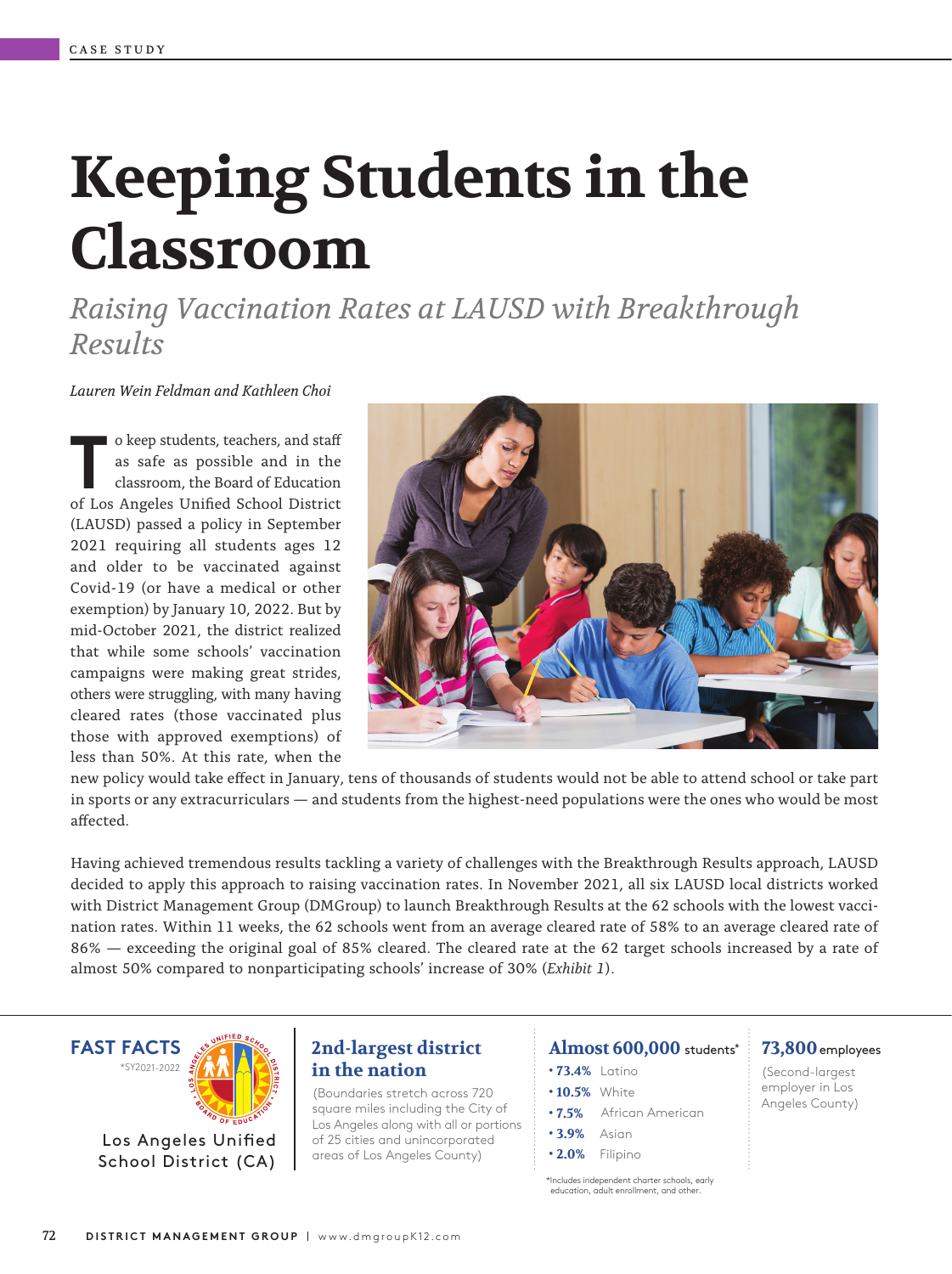### **Putting Breakthrough Results into Action**

### **Setting the Stage**

Critical to success is getting the teams organized—enlisting the appropriate individuals on various teams and setting clear roles and responsibilities. At LAUSD, the work began with the creation of a Sponsorship Team composed of a small group of senior administrators from across LAUSD to champion the work. This team was charged with ensuring that the work received the necessary attention and resources, and intervening quickly to remove any obstacles to success. The Sponsorship Team selected the 62 schools to target, which included 33,000 students 12 and older who were neither vaccinated nor exempted. Working with DMGroup, the Sponsorship Team set a goal of getting these 62 targeted schools to meet or exceed the overall LAUSD goal of 85% cleared.

The 62 participating schools were then organized into 32 Breakthrough Results teams based on their Community of School—LAUSD's regional groupings of schools. Teams were organized in this way in recognition that schools within the same community often confront similar issues in access to vaccinations and vaccine hesitancy; grouping them together would thus allow the schools to share their learnings and successes rapidly. Within each Breakthrough Results team, there were often two to three school teams; each school team was composed of three to six individuals who best knew their students and families. This familiarity with students and their families was identified as a critical factor since the decision to vaccinate is a family decision. School teams typically included those in the roles of principal, assistant principal, parent support administrator, and counselor.

The thought and time spent enlisting the appropriate individuals on various teams and setting clear roles and



**Source:** DMGroup.

responsibilities were critical to success. At the end of the challenge, several Breakthrough Results team members expressed their appreciation for the clear directive and support they received from the superintendent, board, central office, local district, and Community of Schools administrators, which helped prioritize this effort among all of the competing priorities and helped eliminate impediments encountered along the way.

With these teams established and their roles and authorities defined, LAUSD was ready to launch its 11-week Breakthrough Results effort to reach its goal of 85% of students cleared at 62 of its most challenged schools.

> General Fund Budget: **\$9.8 billion**

### **44 Communities of School (CoS)**

(Groups of schools centered around a neighborhood – working to support students, families, and schools in the community. Each Community of School has a dedicated CoS Administrator and support team)

Schools and Centers: **1,400+** Languages Spoken:

**97**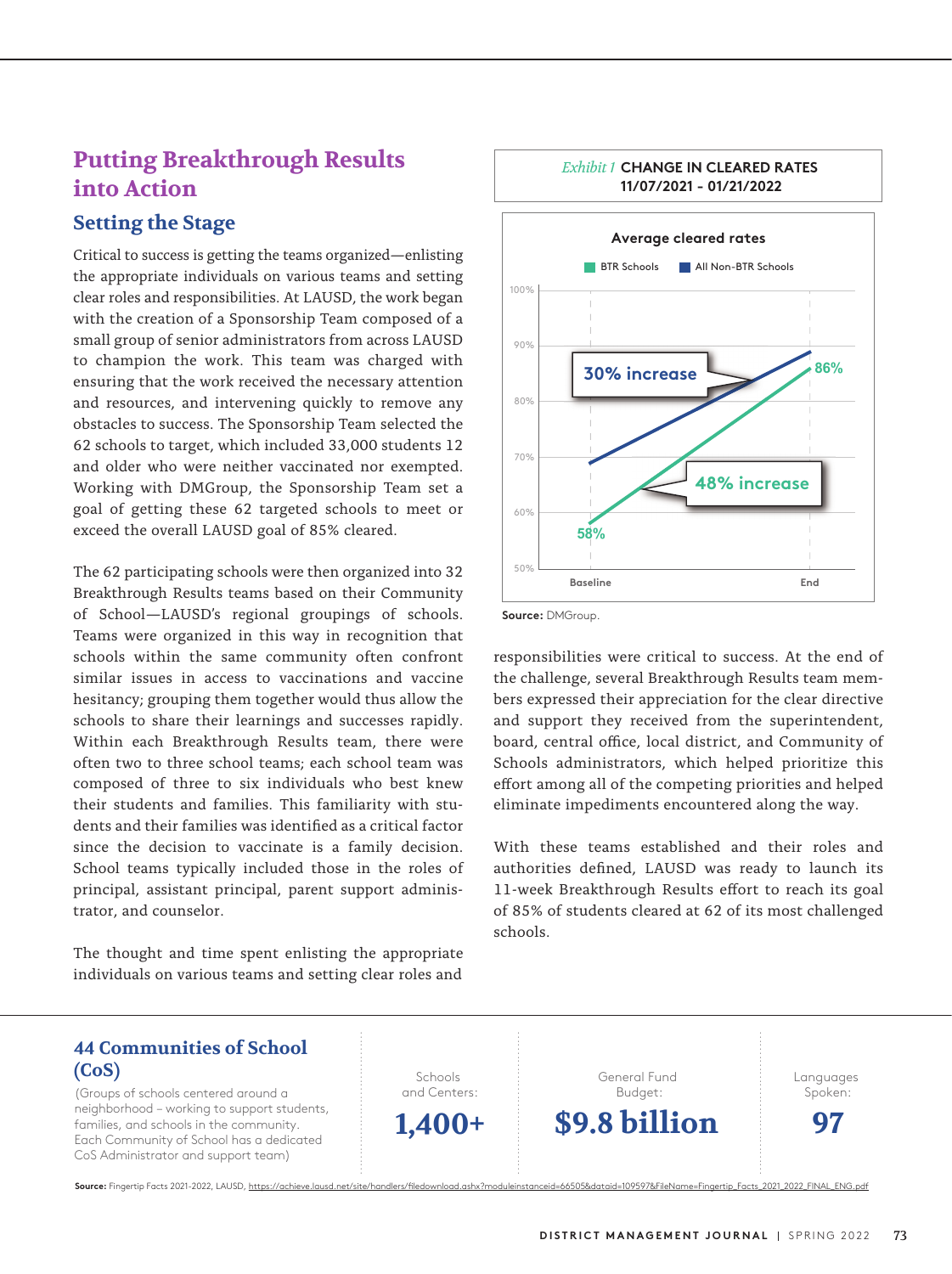### **Putting the Breakthrough Results Approach into Action**

The Breakthrough Results approach focuses on a highly specific goal, and then empowers participants to work to achieve this goal within a short time period–usually about 8 to 10 weeks. Teams are given dedicated time to meet weekly. Together, they develop strategies which they immediately put into action; then, every other week, they review data to assess their progress and seek to refine strategies or explore new tactics to achieve their goal.

Each weekly team meeting is supported by a dedicated performance coach from DMGroup who provides realtime coaching and professional development. The performance coach encourages the teams to be innovative and solution-oriented, and keeps them focused on their goal. Any difficulties are flagged and elevated to the Sponsorship Team, which is responsible for quickly addressing and eliminating obstacles. As multiple teams are launched simultaneously, a healthy sense of competition and collaboration is almost palpable. Teams share ideas and lessons learned as they all innovate and iterate to achieve their goal. They all want to succeed for their students, and to meet their goal.

**"** *Within 11 weeks, the 62 schools went from an average cleared rate of 58% to an average cleared rate of 86%.*

coach, the Community of Schools administrator, and the Sponsorship Team, these difficulties were flagged and addressed quickly. Some examples included:

### **Data challenges:**

- Data access challenges:
	- Obstacle: Many schools did not have access to the real-time data and the family contact information needed to direct their outreach and interventions.
	- Solution: The performance coaches brought this issue to the Sponsorship Team, who then provided direct data access to the Breakthrough Results team leads.
- Difficulty understanding data:
	- Obstacle: There was confusion about what the different categories of data meant, and what really mattered. Did "vaccinated" mean partially vaccinated or fully vaccinated? How would the school know if a student was exempt? What does "cleared" mean?
	- Solution: The performance coaches alerted the Sponsorship Team that the data training and

communications initially provided had not been sufficient. More information was then provided at the Community of Schools–level to increase clarity not just to the Breakthrough Results Teams but to all school leaders.

For this vaccine challenge, the goal for every team was clear: to meet or exceed the overall goal of 85% cleared (vaccinated or exempted). Teams brainstormed and came up with different ways to increase vaccination rates.

### **Putting Strategies into Action and Overcoming Obstacles**

After brainstorming about strategies to increase vaccination rates, the Breakthrough Results teams began taking action. But increasing vaccination rates was not easy. Teams encountered many obstacles to success, but working together, and with the support of their performance

### **Variability in access to resources:**

- Obstacle: LAUSD allocated significant resources to support vaccination efforts, from having pop-up clinic providers, mobile clinics visiting every secondary school at least twice, incentive dollars, extra staff and staff overtime, and more. However, the district learned from the Breakthrough Results teams that many schools did not know that these resources existed or how to access them.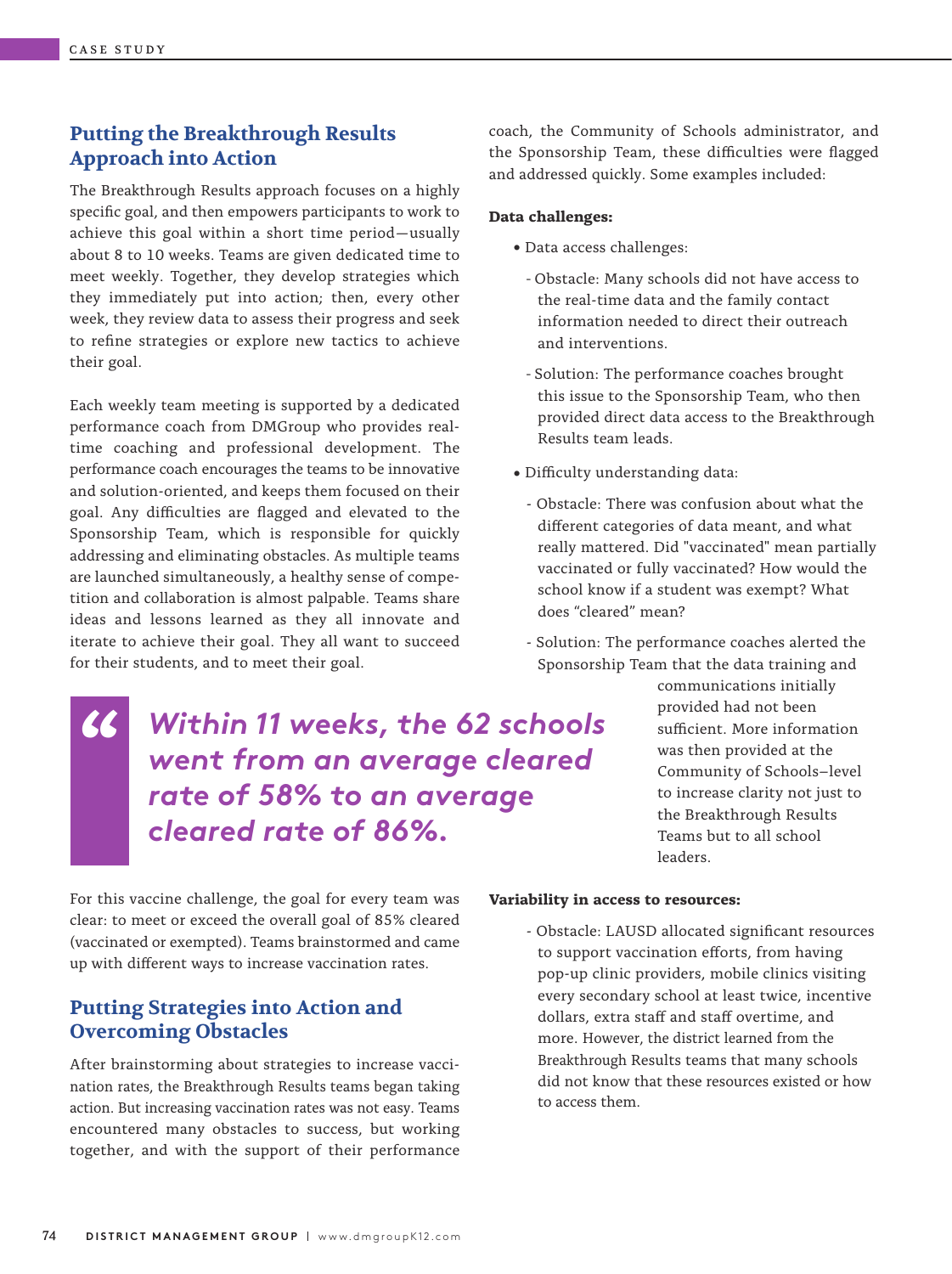## **What Is the Breakthrough Results Approach?**

The Breakthrough Results approach is based on the premise that "successful change programs begin with results"\* and that tremendous success can be achieved by unleashing the talents and ideas within one's organization.



### **Why do so many initiatives fail?**

New initiatives are launched with regularity across organizations, but the vast majority fail to achieve significant tangible results. Why is that? Barriers to success typically cited include:

- Goals lack clarity and specificity;
- Success measures are misaligned (the focus is on activities instead of performance outputs);
- Long timelines create a lack of urgency;
- Resource requirements are unrealistic or ill-defined;
- There is no clear owner or too many owners of the objective;
- "Doers" are not well informed or well prepared;
- There are too many competing initiatives;
- Progress is unclear as it often takes a long time to access performance results.

### **Why the Breakthrough Results Approach Works**

The Breakthrough Results approach breaks through the typical barriers to success with a unique methodology that creates focus, builds a sense of urgency, improves transparency, and maintains accountability, while providing support and building capacity.

### **The Breakthrough Results approach includes:**

- A highly specific goal/performance challenge
- **Short timeframe** (Usually about 10 weeks)
- **Data analysis** to measure progress
- **Weekly meetings** to review data, iterate, and innovate in rapid cycles
- **Coaching and professional development** provided just-in-time by a dedicated Breakthrough Results performance coach from DMGroup

Teachers and staff are organized into small teams and are empowered to focus on their specific team goal and work in rapid cycles to achieve results in the short timeframe. Another important factor is that multiple teams are launched simultaneously, creating a sense of community as well as a healthy sense of competition among the teams.

With this approach, teams achieve results while building their capacity to lead and effect change. By the end of the cycle, teams are excited by the results they have achieved and feel empowered to continue the work. Indeed, the process shows that "successful change programs begin with results."

### To learn more, go to www.dmgroupk12.com/breakthrough

\* Robert H. Schaffer and Harvey A. Thomson, "Successful Change Programs Begin with Results," *Harvard Business Review* (January-February 1992), https://hbr.org/1992/01/successful-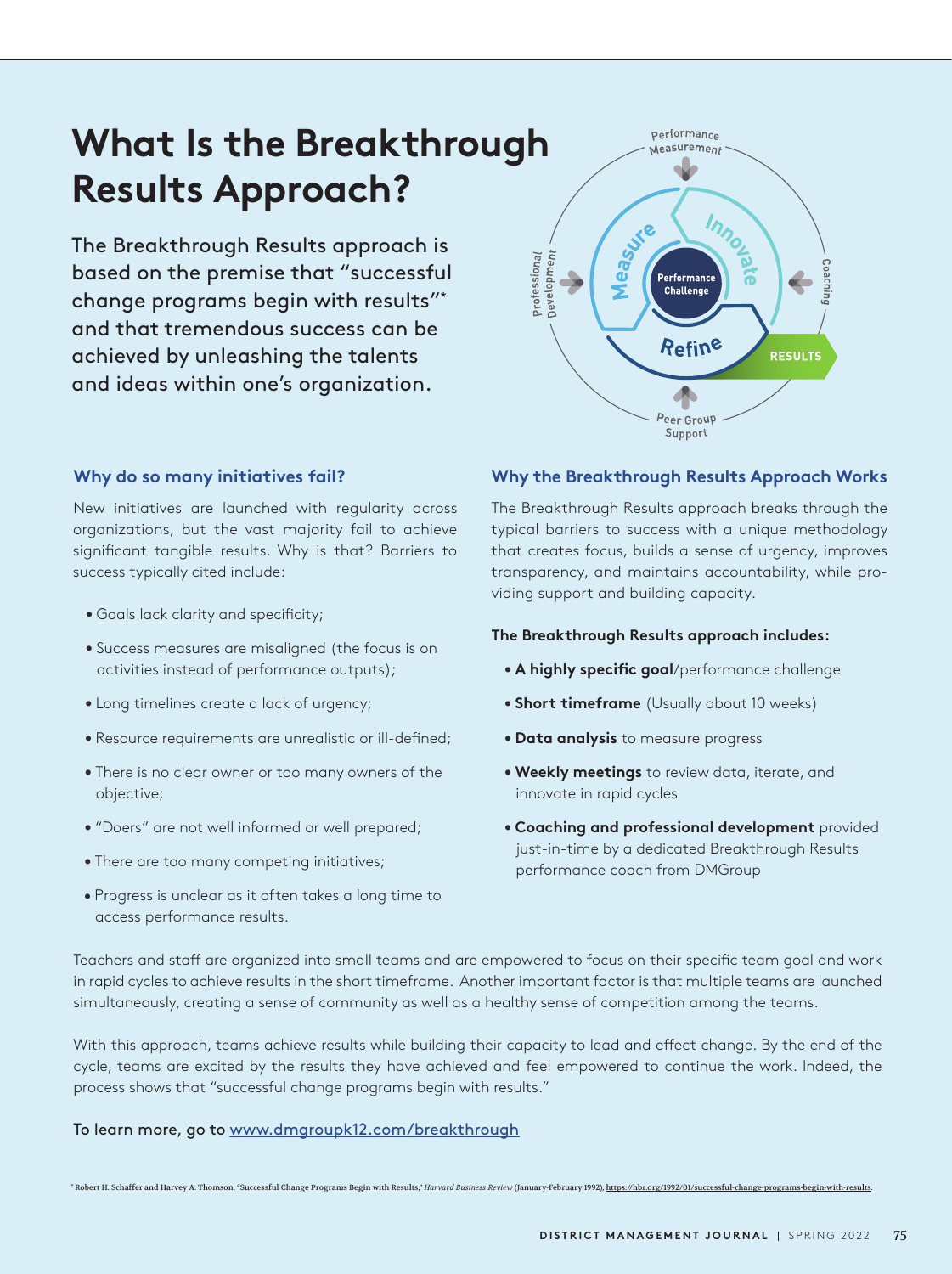- Solution: The performance coaches alerted the Sponsorship Team, which pushed more resources to every Community of Schools Administrator to ensure information and access to resources at the local level.

Knowing that their Breakthrough Results performance coach and the Sponsorship Team had their backs and were counting on them to succeed, team members felt supported, empowered, and energized about the work. And, identifying these obstacles and removing them helped not only the Breakthrough Results teams' work, but helped the whole district.

### **Uncovering Successful Strategies**

Through a process of trying many different approaches, abandoning failures, and iterating on promising strategies, the teams uncovered many successful strategies. A few particularly successful ideas included:

• **Making vaccination events accessible to families and communities.** Many schools were holding vaccination events focused on providing students with access to the vaccine. However, one successful strategy that emerged was to schedule the events in the evening, and bring in pizza to make it a "family event" where everyone could come, discuss their questions about the vaccine with staff and teachers they trusted, and then choose to get vaccinated together right then and there.

- **Tailoring outreach to local community demographics.** Strategies included:
	- Inviting doctors and researchers who had credibility in the community to speak to families about the effectiveness and safety of the vaccine.
	- Sharing testimonials from people of similar backgrounds who were impacted by the virus.
- **Holding "Upload Mondays."** The teams realized that the challenge was not only to get students vaccinated, but to get proof of vaccination uploaded into the system. Knowing that many students were getting vaccinated over the weekends, some teams started hosting "Upload Mondays" where staff would encourage families to bring their vaccination cards to school and would arrange for extra support to help families upload this information.
- **Providing linguistic support and taking the fear out of some of the documents that are distributed during vaccination clinics.** Many families and guardians were overwhelmed by the vaccine information and forms. Although efforts had been made to provide linguistic support at vaccination events, it became clear that adequate support had not always been available to help explain information and fill out forms. Having trusted members of the school community on site to provide this support and to be available to address questions made a significant difference.

## **Tackling Challenges at LAUSD with Breakthrough Results**

LAUSD has used Breakthrough Results with tremendous success in:

- Raising math achievement
- Raising reading achievement
- $\checkmark$  Increasing graduation rates
- $\blacktriangledown$  Reducing absenteeism
- $\blacktriangleright$  Increasing FAFSA submissions
- $\checkmark$  Increasing support for specialized student populations